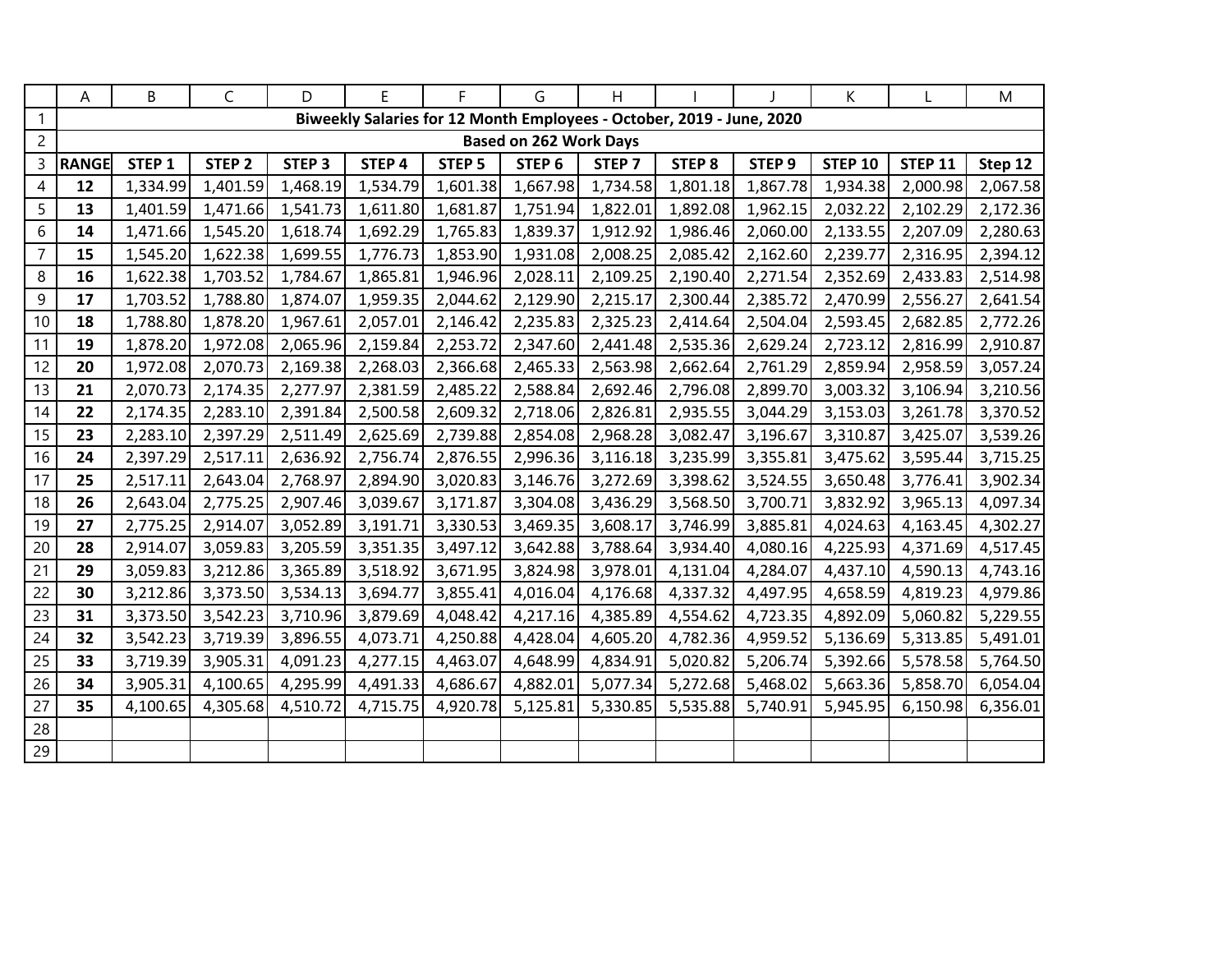|    | Α            | B                             | $\mathsf{C}$      | D                 | E        | F.                | G                                                                  | H                 |                   |                   | K              |                | M        |  |
|----|--------------|-------------------------------|-------------------|-------------------|----------|-------------------|--------------------------------------------------------------------|-------------------|-------------------|-------------------|----------------|----------------|----------|--|
| 30 |              |                               |                   |                   |          |                   | Biweekly Salaries for 12 Month Employees - July, 2020 - June, 2021 |                   |                   |                   |                |                |          |  |
| 31 |              | <b>Based on 261 Work Days</b> |                   |                   |          |                   |                                                                    |                   |                   |                   |                |                |          |  |
| 32 | <b>RANGE</b> | STEP <sub>1</sub>             | STEP <sub>2</sub> | STEP <sub>3</sub> | STEP 4   | STEP <sub>5</sub> | STEP <sub>6</sub>                                                  | STEP <sub>7</sub> | STEP <sub>8</sub> | STEP <sub>9</sub> | <b>STEP 10</b> | <b>STEP 11</b> | Step 12  |  |
| 33 | 12           | 1,366.91                      | 1,435.10          | 1,503.29          | 1,571.48 | 1,639.67          | 1,707.86                                                           | 1,776.05          | 1,844.24          | 1,912.43          | 1,980.63       | 2,048.82       | 2,117.01 |  |
| 34 | 13           | 1,435.10                      | 1,506.84          | 1,578.59          | 1,650.34 | 1,722.08          | 1,793.83                                                           | 1,865.57          | 1,937.32          | 2,009.06          | 2,080.81       | 2,152.56       | 2,224.30 |  |
| 35 | 14           | 1,506.84                      | 1,582.14          | 1,657.45          | 1,732.75 | 1,808.05          | 1,883.35                                                           | 1,958.65          | 2,033.95          | 2,109.25          | 2,184.55       | 2,259.86       | 2,335.16 |  |
| 36 | 15           | 1,582.14                      | 1,661.16          | 1,740.18          | 1,819.20 | 1,898.22          | 1,977.24                                                           | 2,056.26          | 2,135.28          | 2,214.30          | 2,293.32       | 2,372.34       | 2,451.36 |  |
| 37 | 16           | 1,661.16                      | 1,744.25          | 1,827.34          | 1,910.42 | 1,993.51          | 2,076.59                                                           | 2,159.68          | 2,242.76          | 2,325.85          | 2,408.94       | 2,492.02       | 2,575.11 |  |
| 38 | 17           | 1,744.25                      | 1,831.56          | 1,918.88          | 2,006.19 | 2,093.50          | 2,180.82                                                           | 2,268.13          | 2,355.44          | 2,442.76          | 2,530.07       | 2,617.38       | 2,704.70 |  |
| 39 | 18           | 1,831.56                      | 1,923.11          | 2,014.65          | 2,106.19 | 2,197.74          | 2,289.28                                                           | 2,380.82          | 2,472.37          | 2,563.91          | 2,655.45       | 2,747.00       | 2,838.54 |  |
| 40 | 19           | 1,923.11                      | 2,019.23          | 2,115.35          | 2,211.48 | 2,307.60          | 2,403.73                                                           | 2,499.85          | 2,595.97          | 2,692.10          | 2,788.22       | 2,884.34       | 2,980.47 |  |
| 41 | 20           | 2,019.23                      | 2,120.24          | 2,221.25          | 2,322.26 | 2,423.27          | 2,524.28                                                           | 2,625.28          | 2,726.29          | 2,827.30          | 2,928.31       | 3,029.32       | 3,130.33 |  |
| 42 | 21           | 2,120.24                      | 2,226.34          | 2,332.44          | 2,438.53 | 2,544.63          | 2,650.73                                                           | 2,756.83          | 2,862.93          | 2,969.02          | 3,075.12       | 3,181.22       | 3,287.32 |  |
| 43 | 22           | 2,226.34                      | 2,337.68          | 2,449.02          | 2,560.36 | 2,671.71          | 2,783.05                                                           | 2,894.39          | 3,005.73          | 3,117.07          | 3,228.42       | 3,339.76       | 3,451.10 |  |
| 44 | 23           | 2,337.68                      | 2,454.61          | 2,571.53          | 2,688.46 | 2,805.39          | 2,922.32                                                           | 3,039.24          | 3,156.17          | 3,273.10          | 3,390.03       | 3,506.95       | 3,623.88 |  |
| 45 | 24           | 2,454.61                      | 2,577.29          | 2,699.96          | 2,822.64 | 2,945.32          | 3,068.00                                                           | 3,190.68          | 3,313.36          | 3,436.04          | 3,558.72       | 3,681.40       | 3,804.07 |  |
| 46 | 25           | 2,577.29                      | 2,706.23          | 2,835.17          | 2,964.11 | 3,093.05          | 3,221.99                                                           | 3,350.93          | 3,479.87          | 3,608.81          | 3,737.75       | 3,866.69       | 3,995.63 |  |
| 47 | 26           | 2,706.23                      | 2,841.60          | 2,976.97          | 3,112.34 | 3,247.71          | 3,383.08                                                           | 3,518.45          | 3,653.82          | 3,789.19          | 3,924.56       | 4,059.93       | 4,195.30 |  |
| 48 | 27           | 2,841.60                      | 2,983.74          | 3,125.88          | 3,268.02 | 3,410.16          | 3,552.29                                                           | 3,694.43          | 3,836.57          | 3,978.71          | 4,120.85       | 4,262.99       | 4,405.13 |  |
| 49 | 28           | 2,983.74                      | 3,132.98          | 3,282.23          | 3,431.48 | 3,580.72          | 3,729.97                                                           | 3,879.22          | 4,028.47          | 4,177.71          | 4,326.96       | 4,476.21       | 4,625.45 |  |
| 50 | 29           | 3,132.98                      | 3,289.67          | 3,446.36          | 3,603.05 | 3,759.74          | 3,916.43                                                           | 4,073.12          | 4,229.81          | 4,386.50          | 4,543.18       | 4,699.87       | 4,856.56 |  |
| 51 | 30           | 3,289.67                      | 3,454.15          | 3,618.63          | 3,783.10 | 3,947.58          | 4,112.06                                                           | 4,276.54          | 4,441.01          | 4,605.49          | 4,769.97       | 4,934.45       | 5,098.92 |  |
| 52 | 31           | 3,454.15                      | 3,626.92          | 3,799.68          | 3,972.45 | 4,145.21          | 4,317.98                                                           | 4,490.75          | 4,663.51          | 4,836.28          | 5,009.05       | 5,181.81       | 5,354.58 |  |
| 53 | 32           | 3,626.92                      | 3,808.31          | 3,989.71          | 4,171.11 | 4,352.51          | 4,533.90                                                           | 4,715.30          | 4,896.70          | 5,078.10          | 5,259.49       | 5,440.89       | 5,622.29 |  |
| 54 | 33           | 3,808.31                      | 3,998.68          | 4,189.04          | 4,379.41 | 4,569.77          | 4,760.13                                                           | 4,950.50          | 5,140.86          | 5,331.23          | 5,521.59       | 5,711.95       | 5,902.32 |  |
| 55 | 34           | 3,998.68                      | 4,198.69          | 4,398.70          | 4,598.71 | 4,798.72          | 4,998.72                                                           | 5,198.73          | 5,398.74          | 5,598.75          | 5,798.76       | 5,998.77       | 6,198.78 |  |
| 56 | 35           | 4,198.69                      | 4,408.62          | 4,618.56          | 4,828.49 | 5,038.43          | 5,248.36                                                           | 5,458.30          | 5,668.23          | 5,878.17          | 6,088.10       | 6,298.04       | 6,507.97 |  |
| 57 |              |                               |                   |                   |          |                   |                                                                    |                   |                   |                   |                |                |          |  |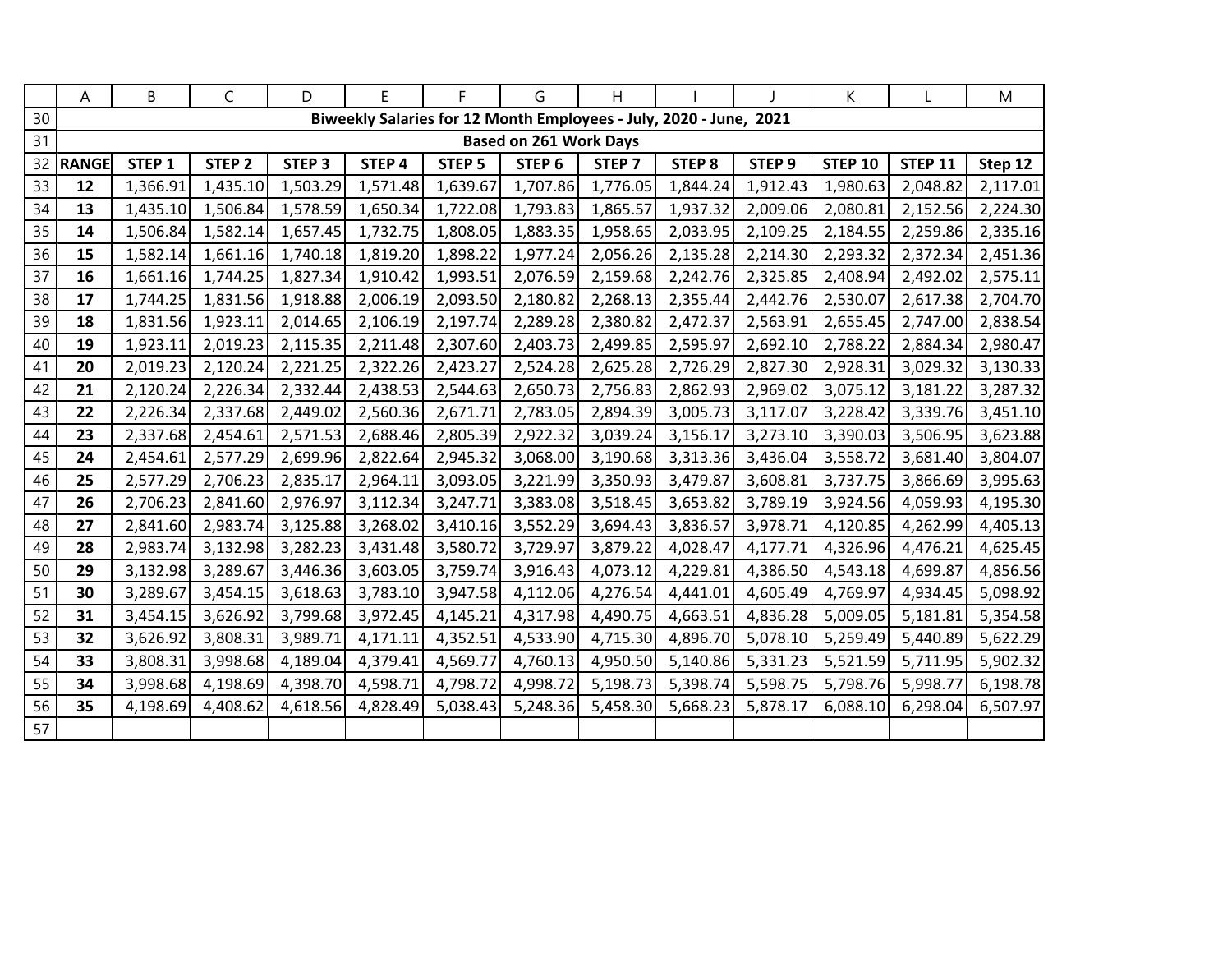|    | А            | B                 | $\mathsf{C}$      | D                 | E                                                                   | F.                | G                             | Η                 |               |                   | К              |                | M        |
|----|--------------|-------------------|-------------------|-------------------|---------------------------------------------------------------------|-------------------|-------------------------------|-------------------|---------------|-------------------|----------------|----------------|----------|
| 58 |              |                   |                   |                   |                                                                     |                   |                               |                   |               |                   |                |                |          |
| 59 |              |                   |                   |                   | Biweekly Salaries for 12 Month Employees - July, 2021 - March, 2022 |                   |                               |                   |               |                   |                |                |          |
| 60 |              |                   |                   |                   |                                                                     |                   | <b>Based on 261 Work Days</b> |                   |               |                   |                |                |          |
| 61 | <b>RANGE</b> | STEP <sub>1</sub> | STEP <sub>2</sub> | STEP <sub>3</sub> | STEP 4                                                              | STEP <sub>5</sub> | STEP <sub>6</sub>             | STEP <sub>7</sub> | <b>STEP 8</b> | STEP <sub>9</sub> | <b>STEP 10</b> | <b>STEP 11</b> | Step 12  |
| 62 | 12           | 1,394.24          | 1,463.80          | 1,533.35          | 1,602.91                                                            | 1,672.46          | 1,742.02                      | 1,811.57          | 1,881.13      | 1,950.68          | 2,020.24       | 2,089.79       | 2,159.35 |
| 63 | 13           | 1,463.80          | 1,536.98          | 1,610.16          | 1,683.34                                                            | 1,756.52          | 1,829.70                      | 1,902.88          | 1,976.06      | 2,049.25          | 2,122.43       | 2,195.61       | 2,268.79 |
| 64 | 14           | 1,536.98          | 1,613.79          | 1,690.59          | 1,767.40                                                            | 1,844.21          | 1,921.02                      | 1,997.82          | 2,074.63      | 2,151.44          | 2,228.25       | 2,305.05       | 2,381.86 |
| 65 | 15           | 1,613.79          | 1,694.39          | 1,774.99          | 1,855.59                                                            | 1,936.19          | 2,016.79                      | 2,097.39          | 2,177.99      | 2,258.59          | 2,339.19       | 2,419.79       | 2,500.39 |
| 66 | 16           | 1,694.39          | 1,779.14          | 1,863.88          | 1,948.63                                                            | 2,033.38          | 2,118.13                      | 2,202.87          | 2,287.62      | 2,372.37          | 2,457.12       | 2,541.86       | 2,626.61 |
| 67 | 17           | 1,779.14          | 1,868.19          | 1,957.25          | 2,046.31                                                            | 2,135.37          | 2,224.43                      | 2,313.49          | 2,402.55      | 2,491.61          | 2,580.67       | 2,669.73       | 2,758.79 |
| 68 | 18           | 1,868.19          | 1,961.57          | 2,054.94          | 2,148.32                                                            | 2,241.69          | 2,335.07                      | 2,428.44          | 2,521.81      | 2,615.19          | 2,708.56       | 2,801.94       | 2,895.31 |
| 69 | 19           | 1,961.57          | 2,059.62          | 2,157.66          | 2,255.71                                                            | 2,353.75          | 2,451.80                      | 2,549.85          | 2,647.89      | 2,745.94          | 2,843.98       | 2,942.03       | 3,040.08 |
| 70 | 20           | 2,059.62          | 2,162.64          | 2,265.67          | 2,368.70                                                            | 2,471.73          | 2,574.76                      | 2,677.79          | 2,780.82      | 2,883.85          | 2,986.88       | 3,089.91       | 3,192.94 |
| 71 | 21           | 2,162.64          | 2,270.86          | 2,379.08          | 2,487.30                                                            | 2,595.52          | 2,703.74                      | 2,811.96          | 2,920.18      | 3,028.40          | 3,136.62       | 3,244.84       | 3,353.06 |
| 72 | 22           | 2,270.86          | 2,384.43          | 2,498.00          | 2,611.57                                                            | 2,725.14          | 2,838.71                      | 2,952.28          | 3,065.85      | 3,179.42          | 3,292.99       | 3,406.55       | 3,520.12 |
| 73 | 23           | 2,384.43          | 2,503.70          | 2,622.97          | 2,742.23                                                            | 2,861.50          | 2,980.76                      | 3,100.03          | 3,219.29      | 3,338.56          | 3,457.83       | 3,577.09       | 3,696.36 |
| 74 | 24           | 2,503.70          | 2,628.83          | 2,753.96          | 2,879.10                                                            | 3,004.23          | 3,129.36                      | 3,254.49          | 3,379.63      | 3,504.76          | 3,629.89       | 3,755.02       | 3,880.16 |
| 75 | 25           | 2,628.83          | 2,760.35          | 2,891.87          | 3,023.39                                                            | 3,154.91          | 3,286.43                      | 3,417.95          | 3,549.47      | 3,680.99          | 3,812.51       | 3,944.03       | 4,075.55 |
| 76 | 26           | 2,760.35          | 2,898.43          | 3,036.51          | 3,174.58                                                            | 3,312.66          | 3,450.74                      | 3,588.82          | 3,726.90      | 3,864.97          | 4,003.05       | 4,141.13       | 4,279.21 |
| 77 | 27           | 2,898.43          | 3,043.41          | 3,188.39          | 3,333.38                                                            | 3,478.36          | 3,623.34                      | 3,768.32          | 3,913.31      | 4,058.29          | 4,203.27       | 4,348.25       | 4,493.23 |
| 78 | 28           | 3,043.41          | 3,195.64          | 3,347.88          | 3,500.11                                                            | 3,652.34          | 3,804.57                      | 3,956.80          | 4,109.03      | 4,261.27          | 4,413.50       | 4,565.73       | 4,717.96 |
| 79 | 29           | 3,195.64          | 3,355.47          | 3,515.29          | 3,675.11                                                            | 3,834.93          | 3,994.76                      | 4,154.58          | 4,314.40      | 4,474.23          | 4,634.05       | 4,793.87       | 4,953.69 |
| 80 | 30           | 3,355.47          | 3,523.23          | 3,691.00          | 3,858.77                                                            | 4,026.53          | 4,194.30                      | 4,362.07          | 4,529.83      | 4,697.60          | 4,865.37       | 5,033.14       | 5,200.90 |
| 81 | 31           | 3,523.23          | 3,699.45          | 3,875.68          | 4,051.90                                                            | 4,228.12          | 4,404.34                      | 4,580.56          | 4,756.78      | 4,933.00          | 5,109.23       | 5,285.45       | 5,461.67 |
| 82 | 32           | 3,699.45          | 3,884.48          | 4,069.51          | 4,254.53                                                            | 4,439.56          | 4,624.58                      | 4,809.61          | 4,994.63      | 5,179.66          | 5,364.68       | 5,549.71       | 5,734.74 |
| 83 | 33           | 3,884.48          | 4,078.65          | 4,272.82          | 4,466.99                                                            | 4,661.17          | 4,855.34                      | 5,049.51          | 5,243.68      | 5,437.85          | 5,632.02       | 5,826.19       | 6,020.36 |
| 84 | 34           | 4,078.65          | 4,282.66          | 4,486.67          | 4,690.68                                                            | 4,894.69          | 5,098.70                      | 5,302.71          | 5,506.72      | 5,710.73          | 5,914.74       | 6,118.75       | 6,322.76 |
| 85 | 35           | 4,282.66          | 4,496.79          | 4,710.93          | 4,925.06                                                            | 5,139.20          | 5,353.33                      | 5,567.46          | 5,781.60      | 5,995.73          | 6,209.87       | 6,424.00       | 6,638.13 |
| 86 |              |                   |                   |                   |                                                                     |                   |                               |                   |               |                   |                |                |          |
| 87 |              |                   |                   |                   |                                                                     |                   |                               |                   |               |                   |                |                |          |